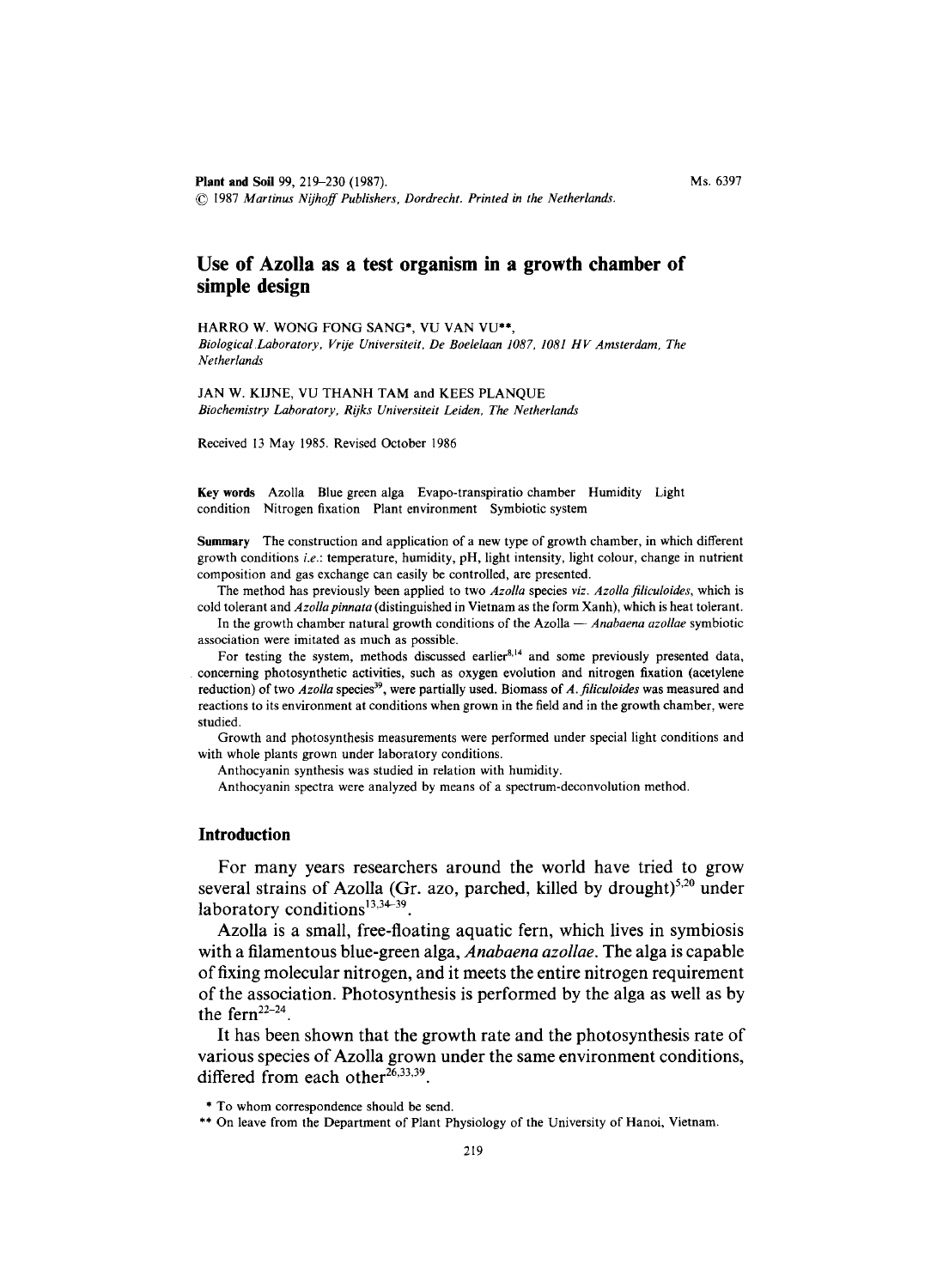**Azolla is widely distributed throughout the world, but most of all in tropical- and subtropical areas with different temperature- and humidity ranges 28. The tropical** *A. pinnata* **has been domesticated in Vietnam and China for several centuries, where it has been grown as a fertilizer crop on over 400 000 hectares of fallow rice fields, providing sufficient nit**rogen to produce 5 metric ton/ha of paddy yield<sup>36</sup>. The Azolla  $-$ *Anabaena azollae* **association can be used as a green manure for upland crops;** *e.g.:* **potatoes, vegetables, maize.** 

**Azolla as a compost decomposes very rapidly and mixed with potash**  and other fertilizing agents, becomes an almost perfect fertilizer<sup>20,36</sup>. The **association can also be used as a forage for almost all domestic animals and for many species of herbivorous fish. Other advantages of the association are, that it can be used as a purification plant to study and**  regulate the water quality<sup>13</sup>, to study the effects of 'acid rain<sup>'39</sup> and also **the environmental changes in relation with food production.** 

**The presented growth chamber allows for small-scale investigations of the many varieties of Azolla grown under well controlled 'natural conditions',** *e.g.:* **determination** *in vitro* **of the effect of shading, of a soil growth medium, of variations in the microclimate (humidity, temperature), the development of effective physical and chemical methods for oversummering and overwintering of Azolla under simulated tropical- and temperate climates, and the development of artificial methods for the induction of the sexual cycle (to find effective ways to produce and collect large amounts of spores as planting material).** 

#### **Materials and methods**

#### *Design of growth chamber and accessories*

For the construction of the growth chamber, we used a special type of UV Plexiglass type *GS Clear 2058* which is transparent between 280-800 nm and has a thickness of 5 mm. The material was chosen because it gives the **possibility of** simulating natural light conditions. The dimensions of the growth chamber (Fig. 1) are  $520 \times 380 \times 180$  mm ( $1 \times w \times h$ ). The chamber consists of three parts, *i.e.:* a dismountable thermostated top compartment, which functions as a lid, a plant growth chamber and a bottom compartment, which is also thermostated **and fixed** to the growth chamber. For a more efficient temperature exchange the water controlling devices (CD) were constructed in the bottom compartment. By their shape and with the **aid of** a doubleacting pump thermostate *(Colora tye P3)* the water circulation is very effective. To improve the temperature exchange with the plant material in the growth chamber, distilled water was **added, and** in some experiments saturated salt solution, for humidity control, up to the **level of** the growth media inside the growth dishes.

For **ventilation and** gas-exchange experiments the growth chamber contains gas inlet and outlet connectors. The ventilation was performed by flushing pre-moisted air through the growth chamber, every hour, during 15 minutes and with 15s pulse intervals. When humidity control and gas exchange are of minor importance, it is possible to ventilate the growth chamber by simply **lifting and** supporting the thermostated top compartment as pleased. Bottom- and top plates were made dismountable for cleaning purposes. For more details, see Fig. 1 and the accompanying legend.

For illumination we used four *Silvania Gro-lux F 36 W Gro ES* fluorescent tubes, placed at a distance of 11 cm from each other and at a variable height (between 12.5 and 40cm) above the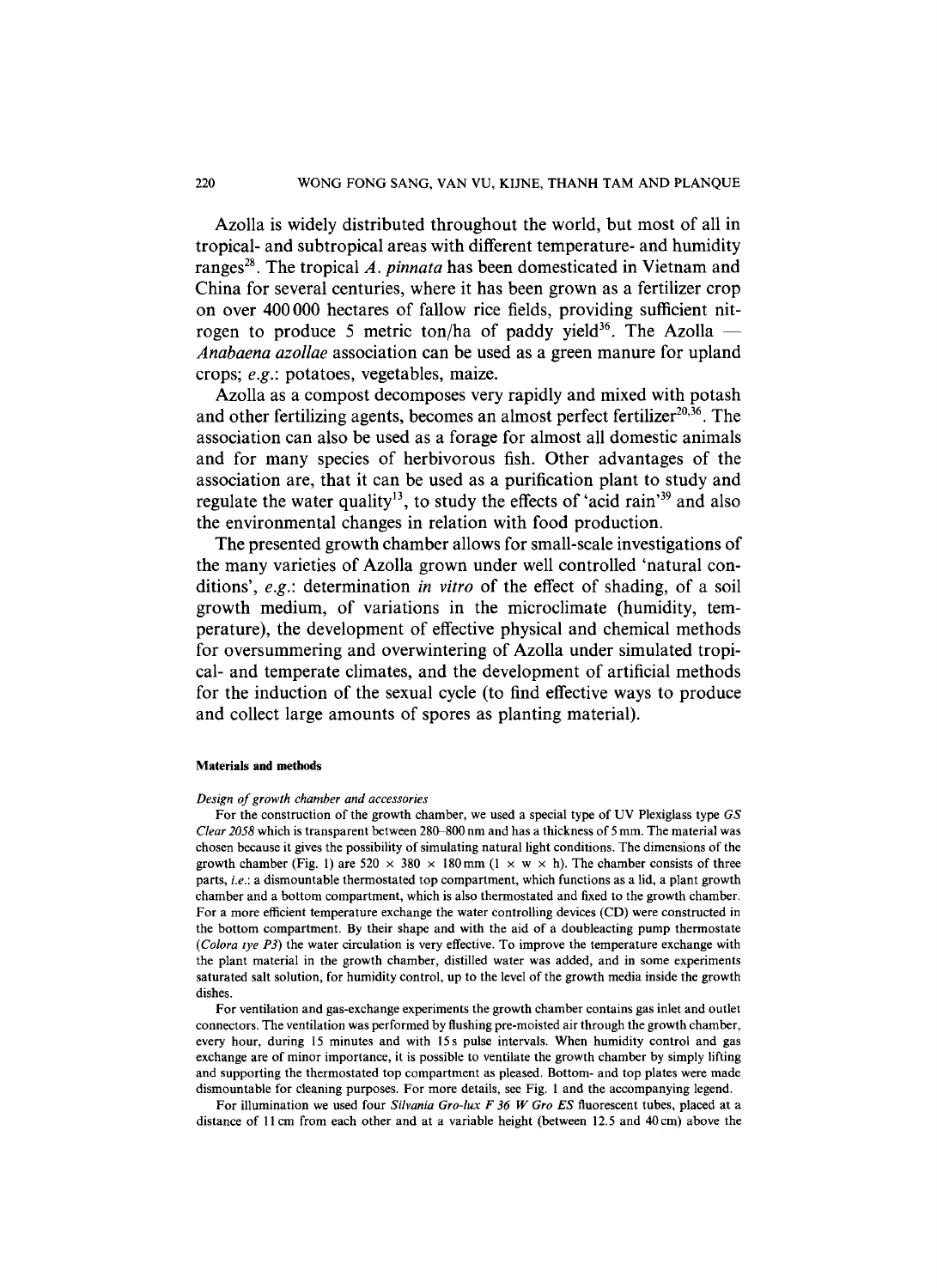

Fig. 1. Design of growth chamber. Front view, Right side view and bottom view with description of components (see text). TL  $-$  top lid, RS  $-$  rubber sealing, TS  $-$  thermometer support, HC  $-$  hose connector, TP  $-$  temperature probe, PS  $-$  probe support, TM  $-$  thermometer, TG  $$ thermometer guide,  $CD$  -- water-controlling devices and  $SS$  -- stainless steel screws. The scale dimensions are in mm.

plants. By changing the height of the fluorescent tube fixtures, it was possible to control the light intensity (cf. Fig. 2). Cultures were subjected to a photoperiodic cycle of 15 h light/9 h dark, while the light intensity was maintained at  $650~\mu$  W/cm<sup>2</sup>, which is more or less the light intensity under the rice canopy in Vietnam at noon. When higher light energy and more far-red light was required, Gro-Lux WS fluorescent tubes more closely matched the light requirements of the photosynthesis of the association in study.

The day temperature of the growth medium was generally kept at  $25^{\circ}$ C, the night temperature at 18 $^{\circ}$ C, while the respective day/night-air temperatures were controlled within 1 $^{\circ}$ C higher, except otherwise stated. This was to prevent condensation at the bottom plate of the thermostated top compartment if the relative humidity in the growth chamber should reach 100%, which would affect light penetration and plant growth. A more efficient temperature control was obtained by the water-controlling devices (CD) and by equaling the water and growth-media levels in the growth chamber as mentioned above. The air temperature was controlled by means of a temperature controller of the *United Electric Control Co.,* type *UE 800* model ICS 15 A/250 VAC connected to a temperature probe inside the growth chamber and regulated by a magnetic shut-down valve, incorporated in the water-circulation system. When the temperature inside the growth chamber differed more than  $1^{\circ}$ C from the preset-probe temperature, the water in the top lid started to circulate until the pre-set temperature was reached again. This method was specially chosen to control the relative humidity inside the growth chamber within the range of 60-95%, which is more or less the natural humidity in summer time in Vietnam and also the range at which the Azolla plants grow best<sup>20,28,37,39</sup>. When the application of low humidity was needed, saturated salt solutions were  $used<sup>41</sup>$ .

The relative humidity was measured by means of two well-matched thermometers and according to the condensed table of the U.S. Weather Bureau Bulletin No.  $1071<sup>41</sup>$  at a wind speed of  $2 \text{ m/s}$ . One of the thermometer bulbs (wet) was covered with muslin and kept moisted by being in contact with the water reservoir inside the growth chamber, while the dry bulb was mounted in the thermometer guide (TG) at about 5cm above the Azolla plants (cg. Fig. I). The dry-wet bulb thermometer method is a standard application in most of the more sophisticated incubators, which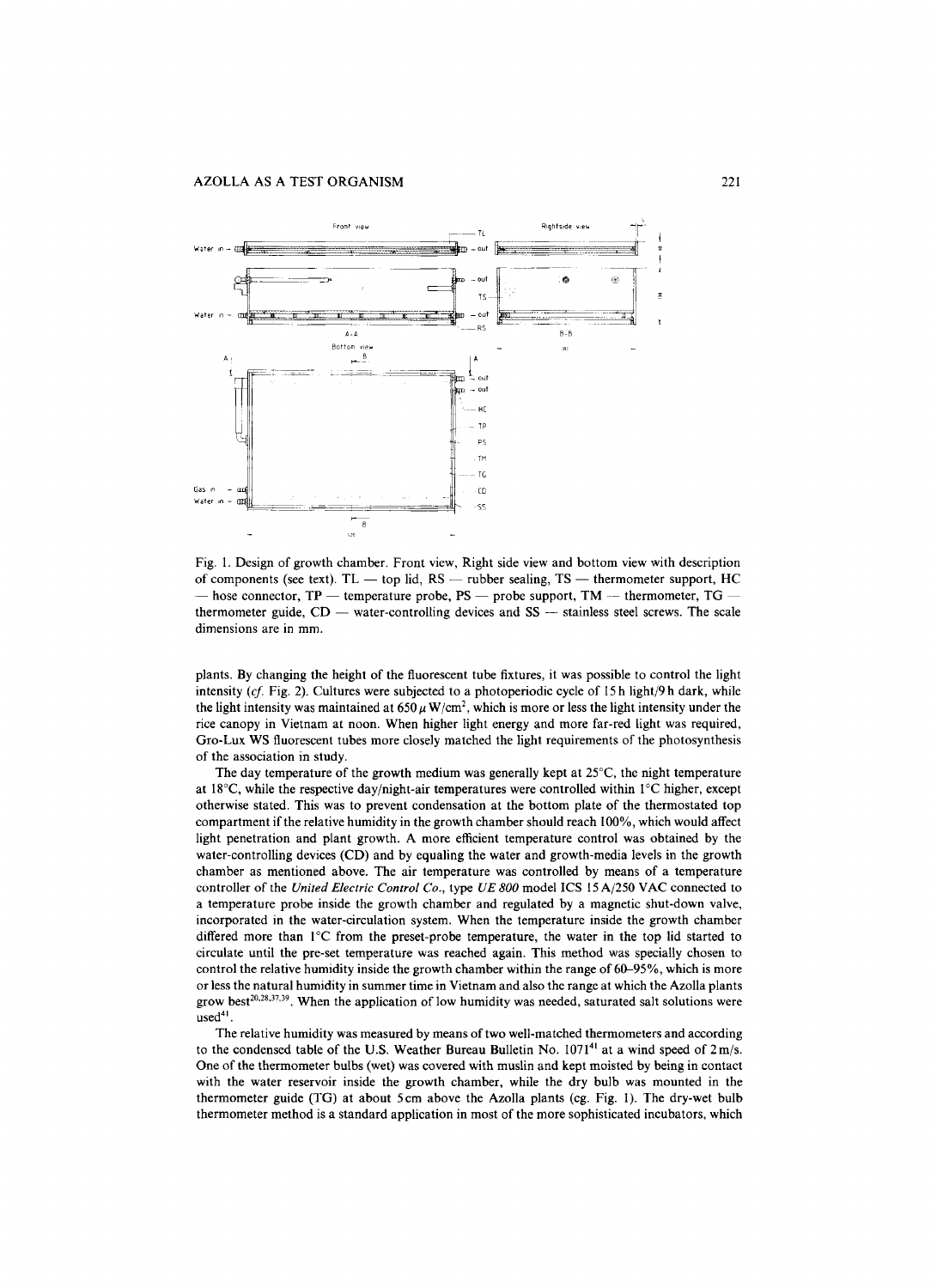

Fig. 2. Light intensity curve of four Sylvania Grolux fluorescent tubes, type Gro F36W/Gro-ES (at a distance of 11 cm from each other) as function of the height between 12.5 cm and 40 cm above the plants. The light intensity was measured after the light has passed through the top lid of the growth chamber and at the level of the plants.

are combined with  $CO_2$ - and humidity controlling systems. It is also the method for calibration of hair hygrometers in general and is still in use at several Metereological Institutes and Airports, *e.g. Schiphol Airport.* 

The wind speed was measured by means of a *Wallace Thermo* Anemometer type GGA 235 connected to a NI-125 ANE 760983 probe, both from *Wallace Control Instruments* and calibrated according to their instruction manual. Incidentally, the relative humidity of the room and in the field was measured with a *Thiës- Göttingen* self-recording thermo hydrograph, type 620-9378, which particularly in tropical climates needs frequent recalibration.

#### *Construction of the growth chamber*

The construction of the growth chamber was performed by means of a *Deckel* Universal milling-drilling Machine, type FP1, fitted with a fixed-angular table with overall dimensions of 300  $\times$  150 (manual, longitudinal  $\times$  transversal) a maximal stretch plane of 600  $\times$  260 mm and a maximal vertical adjustment of 340mm.

The Plexiglass GS 2058 was manufactured according to the manufacturer's instructions for sawing, drilling, milling and glueing. For glueing, *Caso150,* combined with the accelerator 24 was used.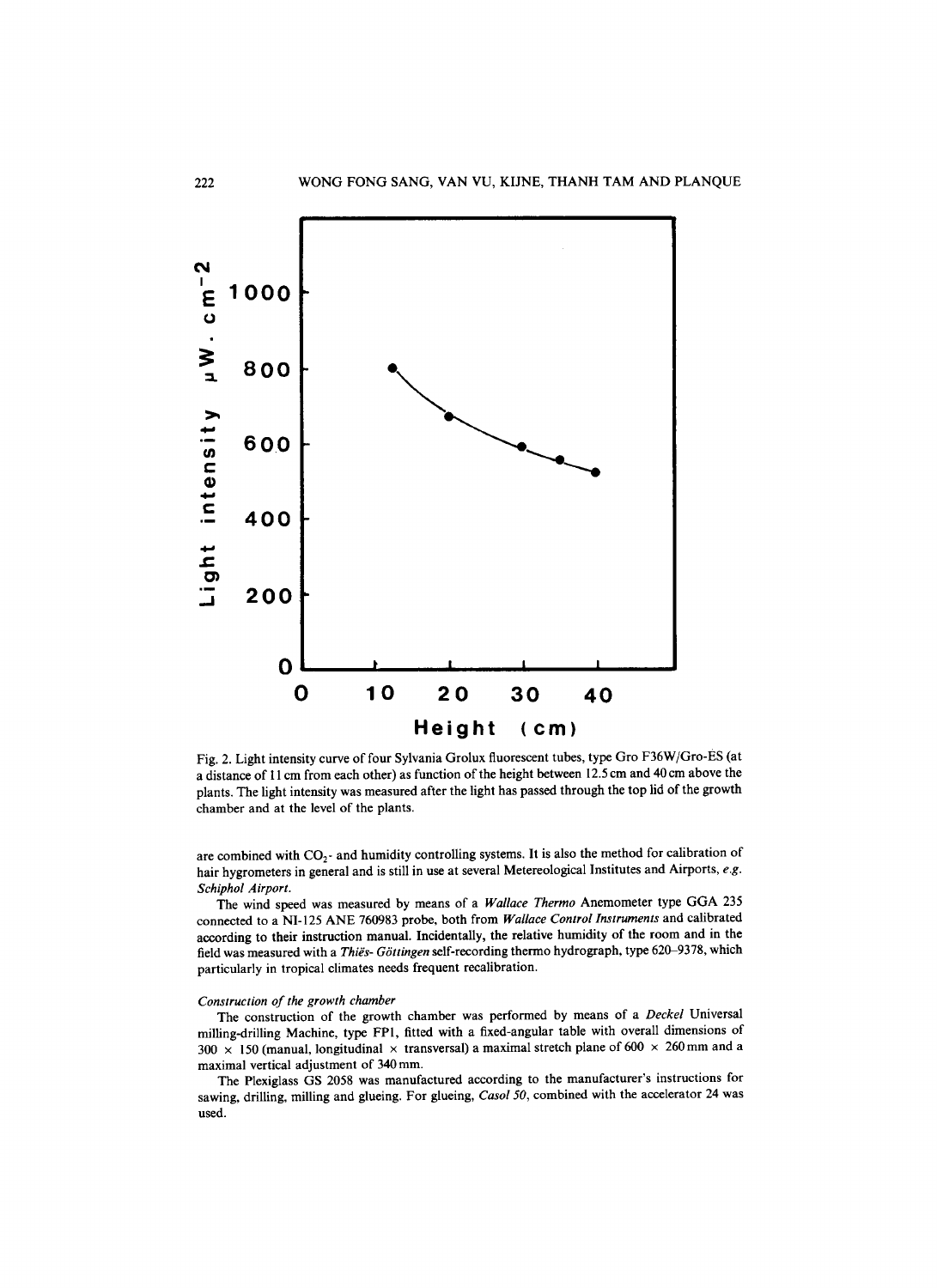## AZOLLA AS A TEST ORGANISM 223

For consolidation of the bottom part, as well as the construction of the thermometer guide and temperature-probe support, round perspex material was used.

On special request a set of detailed construction schemes will be obtainable.

#### *Analytical methods*

In order to study the effects of the growth chamber on the growth *of Azolla* species, we have used methods and results of experiments with two *Azolla* species, grown and studied in the same growth chamber<sup>39</sup>. The measurement of nitrogenase activity (acetylene reduction) and of the oxygen evolution (pH 7,2), and the composition of the growth media and the reaction medium for oxygen evolution, were in accordance with the methods described by Vu Van Vu et al.<sup>39</sup>.

Spectral analysis was done by means of a computerized Aminco DW-2a UV-VIS spectrophotometer and a spectral deconvolution method<sup>41</sup>, developed in the Department of Microbiology of the Vrije Universiteit.

The Anthocyanin pigments were extracted from 1 g fresh plant material with 0.1% methanolichydrochloric acid solution<sup>10,11,15,25</sup> (cf. Fig. 3).

The dry-weight experiments were performed in a *Hereaus-Hanau* vacuum oven model *R VT 360,*  attached to a two-stage *Speedivac* High vacuum pump model 25C 20A, from *Edwards High Vacuum*  Ltd.

Plant material (about 2 g) randomly collected from the field and growth chamber, respectively, was washed, blotted with paper to get rid of the water adhering to the Azolla surfaces, after which it was weighted in triplicate fir. wt.). During 48 h the plant material was dried at a temperature of 80~ while it was kept *in vacuo* at about 2.104 Pa. Upon terminating the pre-treatment, the plant material was cooled to room temperature, transferred into a dessicator, weighted and heated to 50~ It was then cooled to room temperature and weighted again. The procedure was repeated at I h intervals till the weight was constant (dry weight).



Fig. 3. Spectra of extracts of whole *Azollafiliculoides* plants in 0.1% methanolic-hydrochloric acid. *Dotted curve* is of extract *of A.filiculoides* before visual anthocyanin synthesis in the leaves occurred. *Solid curve* is of *A.filiculoides* after anthocyanin synthesis was clearly visual in the leaves. The *inset*  represents the deconvolution of the *solid curve,* revealing three components with absorption at 479, 503 and 530 nm, respectively. The spectra have been normalized with 656.3 nm as reference wavelength.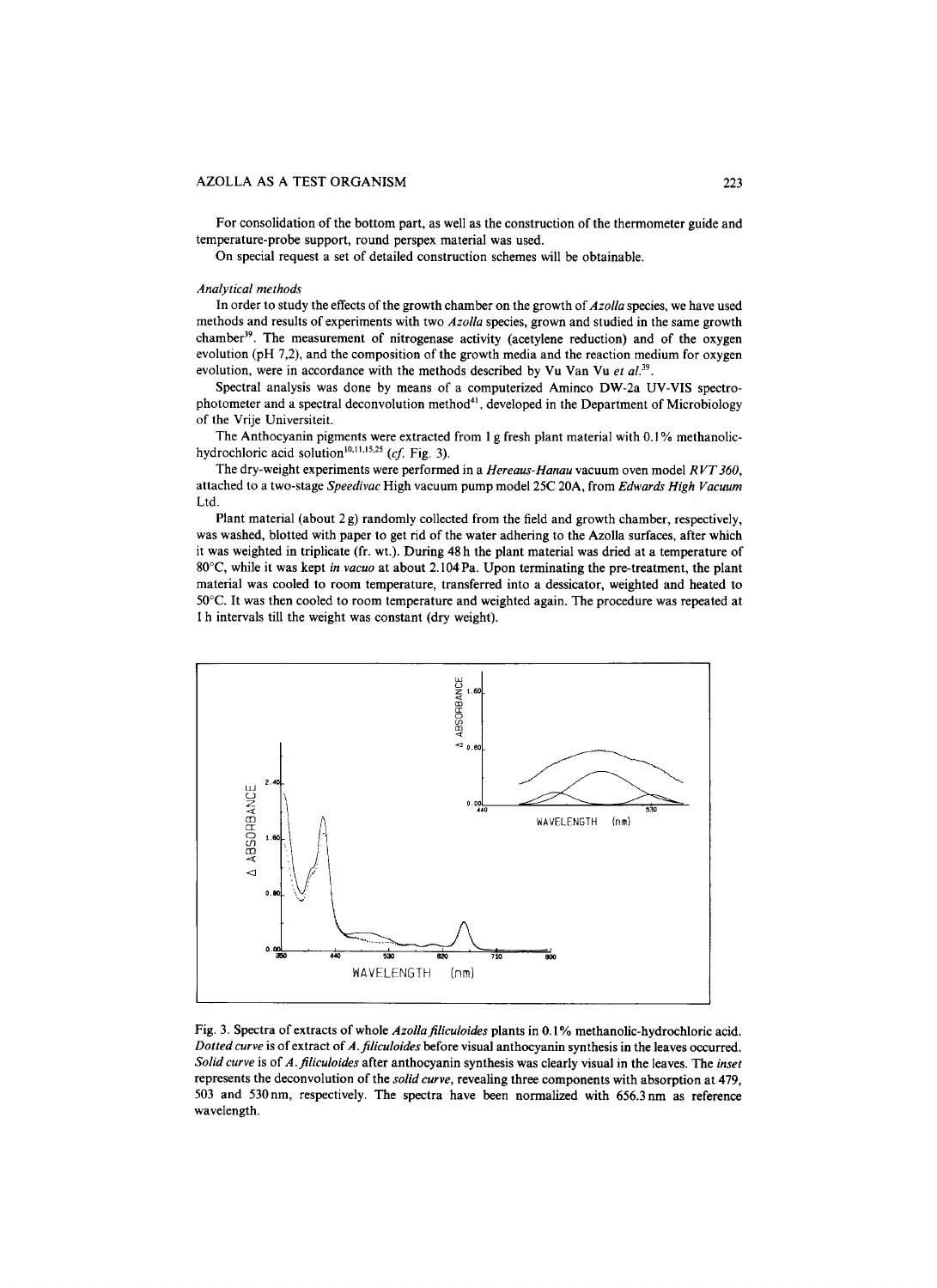The relative growth rate (rgr) and the biomass-doubling time  $(t_d)$  were calculated with the aid of the formulae:

$$
rgr = \frac{Ln W_f - Ln W_i}{t} \quad \text{and} \quad t_d = \frac{Ln 2}{rgr}
$$

in which  $W_i$  and  $W_f$  are initial and final washed dry weights and t the time elapsed in days between the two weight measurements, respectively. Results of rgr (Fig. 4) and  $t_d$  (results) are expressed in  $mg \cdot g^{-1} \cdot d^{-1}$  and in days respectively.

The pH measurements were done by means of a *Knick* type 641 digital pH meter.

The conductivity measurements were done with a *Philips* PW 9501 conductometer.

### **Results**

To make the test procedure complete, we present in brief some data which deal with a comparison study between two *Azolla* species, *i.e.: A. filiculoides* and *A. pinnata*<sup>39</sup>. It has been shown that *A. filiculoides* has an optimum temperature for both nitrogen fixation and oxygen evolution at  $25^{\circ}$ C and *A. pinnata* at 30 $^{\circ}$ C.

The Azolla plants showed phenotipical adaption to temperature and humidity, which seems to indicate a possible lipid-protein complex change in the membrane structure.

In the present study we found that *A. filliculoides* fronds which had been frozen for at least two weeks in the field (between  $-10^{\circ}$ C and  $-15^{\circ}$ C) after which they were transferred to the growth chamber at a day/night temperature of  $25^{\circ}$ C/18<sup>°</sup>C, a relative humidity of 95% and a light intensity of 650  $\mu$ W/cm<sup>2</sup> started to grow again, but had no measurable nitrogen fixation activity at the start of the growth period.

Microscopy study of the cavity showed a relative poor quantity of *Anabaena azollae* algae. The easily identified heterocysts seemed to be in a developing stage.

From the nitrogen fixation data of Becking<sup>4</sup> we estimated a dry weight (dr.wt.)/fresh weight (fr. wt.) ratio of 0.024. However, we found this value to vary with the growth conditions. *A. filliculoides* plants which have been collected from the field with their leaves compact, gave a dr.wt./fr.wt, ratio of 0.084. After growing them in contact with their own ditch soil and ditch water in the growth chamber at  $25^{\circ}$ C and a humidity of 70%, the ratio was 0,094 but the leaves were still compact (unfolded). When grown in the growth chamber during five days at a humidity of 95% and a day/night temperature of  $25^{\circ}C/18^{\circ}C$  the shape of the leaves changed from a compact leaf structure to a curly appearance and large upper lobes of the leaflets with broad membraneous margins. This was in good agreement with the description of Pieterse<sup>26</sup> for typical luxuriously growing Azolla plants. In that case we found a dr.wt./fr.wt, ratio of 0.064. *A. filiculoides* fronds, which have been grown at several initial pHs ranging from pH (5-9), seemed to be influenced in their growth rate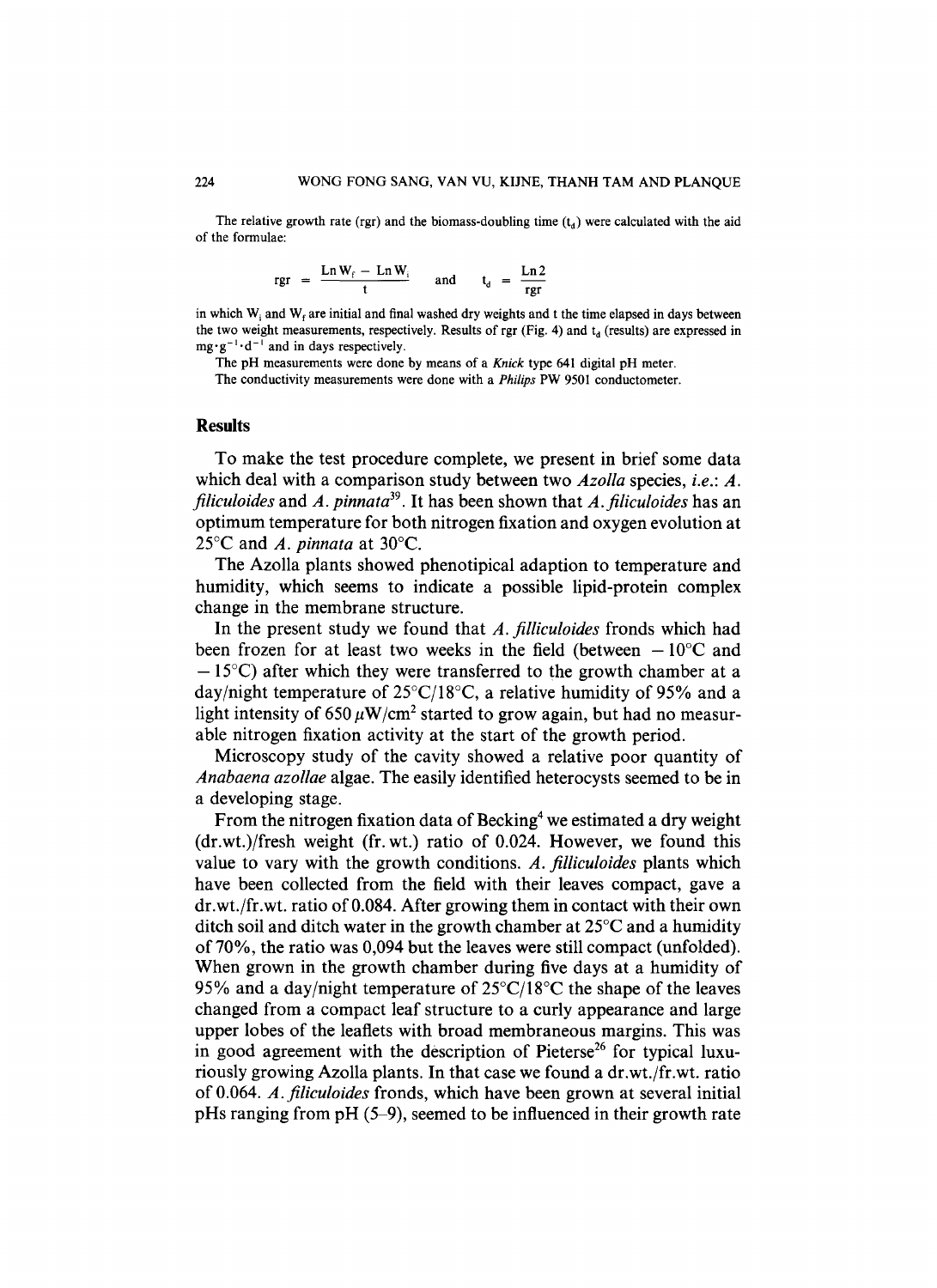by the pHs. We found a broad pH range from pH (5-8), which compared with the growth rate at pH 7 has a small deviation of 2.8 and 5.0% at pH 6 and 8, while at pH 5 and 9 it was more drastically influenced, 17.3 and 27.3%, respectively. We found biomass doubling times  $(t_d)$  at pHs 5, 6, 7, 8 and 9 to be 5.4, 4.6, 4.4, 4.7 and 6.1 d, respectively.

In comparison with these date, the nitrogen fixation activity (Fig. 3) has not been influenced so much, probably because of the membrane barriers between the buffer outside and the heterocysts of the *Anabaena azollae* algae inside the leaflob cavity. According to Peters *et al. 23* the heterocysts seems to be responsible for the nitrogenase activity. A. *filiculoides* plants collected from the greenhouse of the University of Leiden, grown for two weeks at  $15^{\circ}$ C/10<sup>o</sup>C (day/night temperature, a humidity of about 60% and a light intensity of 650  $\mu$ W/cm<sup>2</sup>, gradually changed colour from green to violet reddish (synthesis of anthocyanin cf. Fig. 3).

*A. filiculoides fronds* collected from the field in Amstelveen, The Netherlands, (field conditions: rel. humidity 70% at a ditch water temperature 10 $\degree$ C, conductivity, 1180  $\mu$ S/cm and pH 7.24) changed their colour from deep violet reddish to green, within 5 d of growth in the growth chamber at a humidity of 95% and a growth temperature of  $25^{\circ}$ C/18<sup>°</sup>C. A check of the growth medium after the growth period, does not show any anthocyanin extrusion. We found that a combination of low humidity (about 60%), low temperature (10 $^{\circ}$ C) and much blue and red colour in the applied light spectrum, (Gro-lux fluorescent light) resulted in the development of three anthocyanin pigments (cf. Fig. 3). For clearness sake it should be noted that, the original spectra of anthocyanins were multiplied by six. The deconvolution method was applied within the range of 460-458 nm (Fig. 3 inset).

According to previous anthocyanin studies $10-13,15,26$  the three anthocyanin pigments could possibly be pelargonigin-3-glucoside with  $\lambda_{\text{max}}$  at 503 nm (505<sup>10,12</sup>), cyanin-3-glucoside  $\lambda_{\text{max}}$  479 nm (478<sup>26</sup>). The data between brackets are values found by previous work as indicated. The distribution of the peak areas were 15.6% at  $\lambda_{\text{max}}$ , 73,9% at  $\lambda_{\text{max}}$  503 nm and 11.1% at  $\lambda_{\text{max}}$  530 nm respectively.

## **Discussion**

Previous efforts to keep *Azolla* species in laboratory conditions in Vietnam alive, sometimes failed. These failures were caused by the extreme temperatures (above  $35^{\circ}$ C) and the bright sunlight radiation in summertime, outside as well as inside the laboratory (window-sill).

Growing *Azolla* species under these environmental conditions in conical flasks or Petridishes, has some disadvantages, *i.e.:*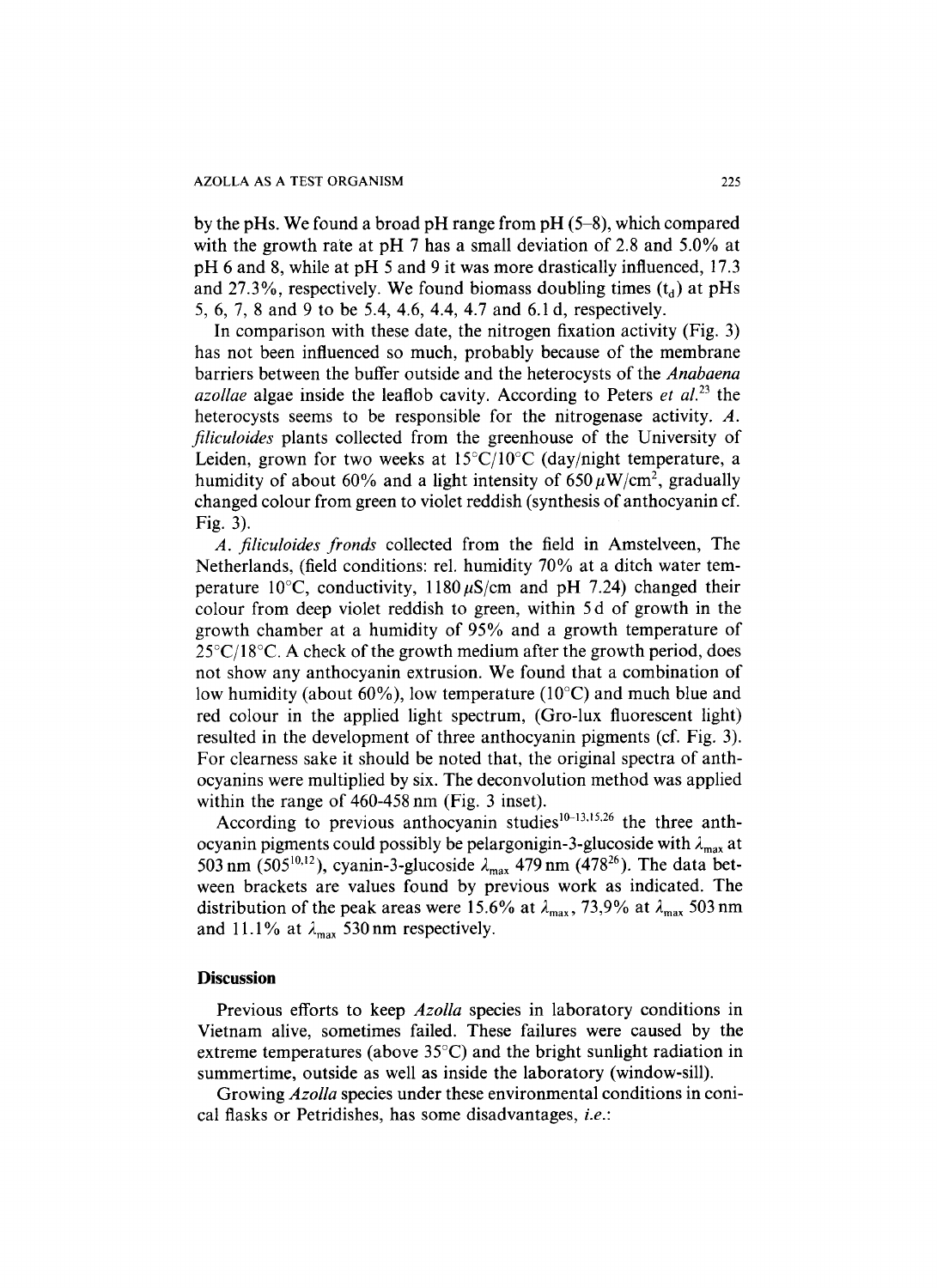**--** Depending on the brightness of the light radiation, the temperature inside the growth vessels can easily increase  $3-5^{\circ}$ C higher, than outside. This necessitates a proper temperature control, which is difficult to apply in that system. At higher temperatures (above  $35^{\circ}$ C), this temperature shift sometimes caused the death of the Azolla plant material (oversummering problems).

 $-$  The O<sub>2</sub>-CO<sub>2</sub> gas exchange, as well as the ventilation and humidity, are also difficult to control.

More success was gained when *Azolla* species were grown in contact with wetted soil (unpublished).

Pieterse *et al.*<sup>26</sup> reported poor conditions of Azolla when cultivated in the greenhouse during the winter-season. Schapendonk *et al.*<sup>32,32</sup> emphasize the fact, that any interaction between factors determining the climate in the greenhouse will increase the complexity of the climate control, because for many plants grown in the greenhouses, long days and intense sunlight in summer-time means too much light, and without natural shading and good ventilation, the greenhouses may get too hot, while in winter the plants need higher light intensity on cloudy days and a more effectivetemperature-controlling system.

These disadvantages, have made us to design and construct the presented growth chamber. It is of great importance to have the possibility of controlling climatic factors, *e.g.*: temperature, humidity, CO<sub>2</sub> *etc.*, independently of each other. With the presented growth chamber the control of climatic factors can easily be realized on a more economical small scale. The growth chamber can easily be adapted to other applications too.

In most of the literature on the growth of *Azolla* species, the application of humidity control during the growth period in the laboratory is not mentioned<sup>1,2,9,15,20-24,26,27,33</sup>

In harmony with earlier membrane-lipid studies $29,30,40,43$  we explain the phenomenon of the variation in the dr.wt, over fr.wt, ratio of *A. filliculoides* grown at different humidities, at present as water-binding capacity of the dominating membrane lipids, *i.e.:* monoglactosyldiacylglycerol, diagalactosyldiacyl-glycerol, whereas the phospholipids and addition of magnesium and calcium ions increase the hydration capacity. In wintertime the air humidity is normally dry, while because of the cold, the water transport via the roots and the solubility of magnesium and calcium salts will decrease. In that case there will be less water bound to the lipids and the dr.wt./fr.wt, ratio will increase, which seems to be in agreement with our findings.

According to Holst<sup>15</sup> strong sunlight is the activator of anthocyanin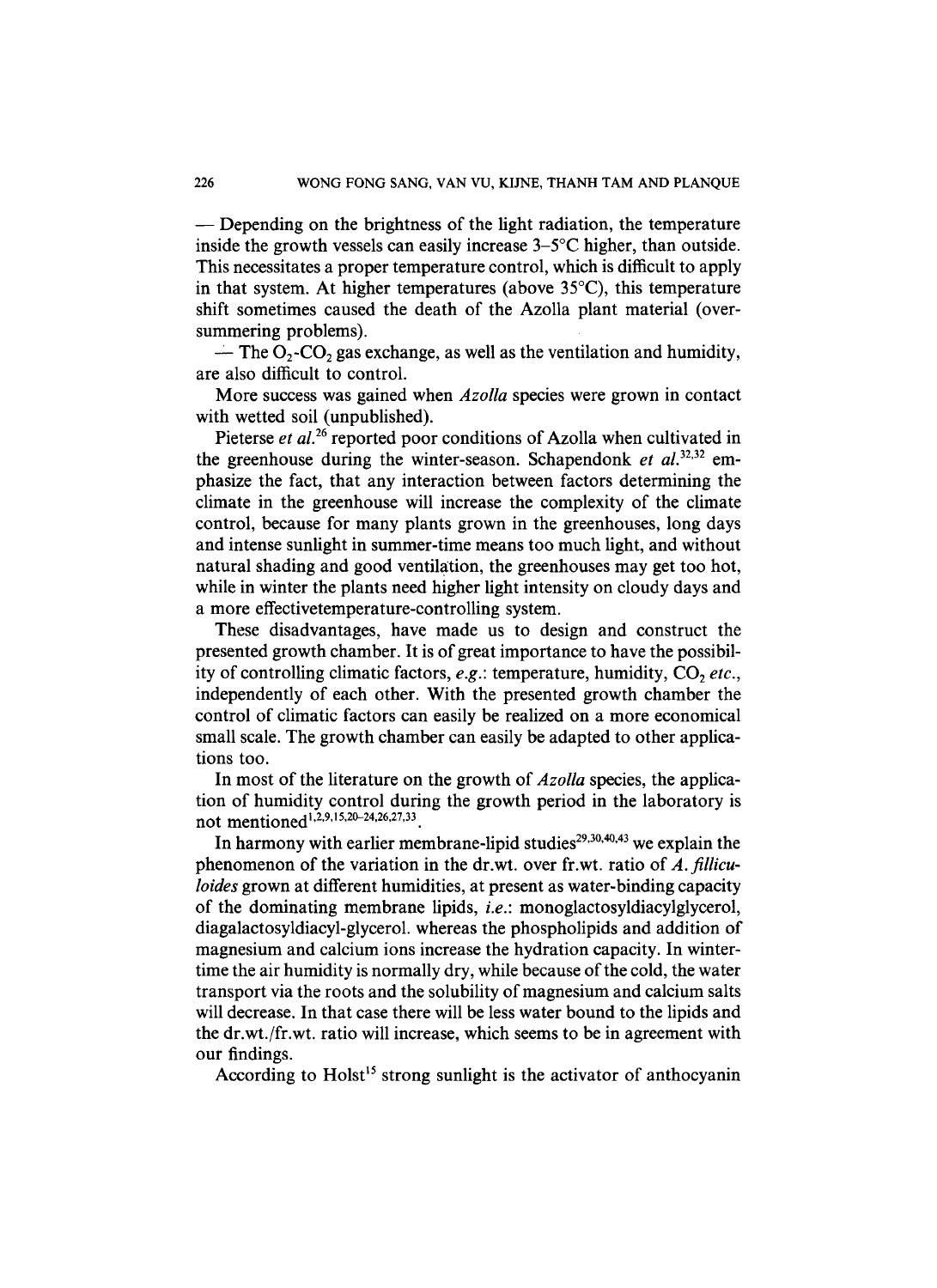synthesis and in *A. mexicana* he identified the anthocyanin as Luteolinidin-5-glucoside. Pieterse<sup>26</sup> reported that anthocyanin production was influenced by temperature and water chemical composition and not by photoperiod, while Dubois<sup>9</sup> stated that Azolla plants, which have been grown under a glass cover, as well as in the shadow, did not show any anthocyanin synthesis. Kuilman<sup>19</sup> stated that anthocyanin in Buckwheat germ plants and other green plants are essentially formed by alternating exposure to light and high temperature followed by a period of darkness and low temperature. He also stated that it is out of question that an increase of sugar concentration in the tissue could probably be the cause of anthocyanin synthesis in green plants. The reason why Dubois<sup>9</sup> and others did not see any anthocyanin synthesis when Azolla plants were grown under a glass cover or in the shadow, can be explained by the fact that in a closed vessel and in the shadow the evapo-transpiration differs from that in an open vessel, and open water surfaces. In the first situation, the relative humidity reaches saturation very fast (no wind action in the closed vessel or breaking of the wind in case of shadowing plants) and in the closed vessel, the temperature rises rapidly by the solar radiation.

In the second situation the relative humidity will not reach saturation so fast, because the wind removes the evaporated water and also causes a cooling effect on the Azolla plants and the water surface. The evapotranspiration will be less pronounced and the relative humidity will decrease markedly. In our system we have only found anthocyanin synthesis when the temperature was low (about  $15^{\circ}$ C) and the humidity about 60%. When the humidity was high, the plants changed colour to green again.

The light conditions were the same in both situations of growth in the growth chamber. So, from our results we conclude that low temperature combined with low humidity are the activators of anthocyanin synthesis.

An other far more important effect of humidity on Azolla is reported by Reynoud<sup>28</sup> who found that the growth stopped when the dry season was well established, the night temperature had decreased and the relative humidity was in the range of 90% at 6 AM to 40% at 2 PM. At the same time, micro and megasporangia appeared in the ventral lobe of the fern. This observation suggests that humidity control may be a key factor in the experimental induction of sexual reproduction.

Together with the screening of the 30 varieties of *A. pinnata* native in Vietnam<sup>20,37</sup> with respect to their usefulness for agricultural purposes, the study of the sexual reproduction will be the subject of our forthcoming investigations.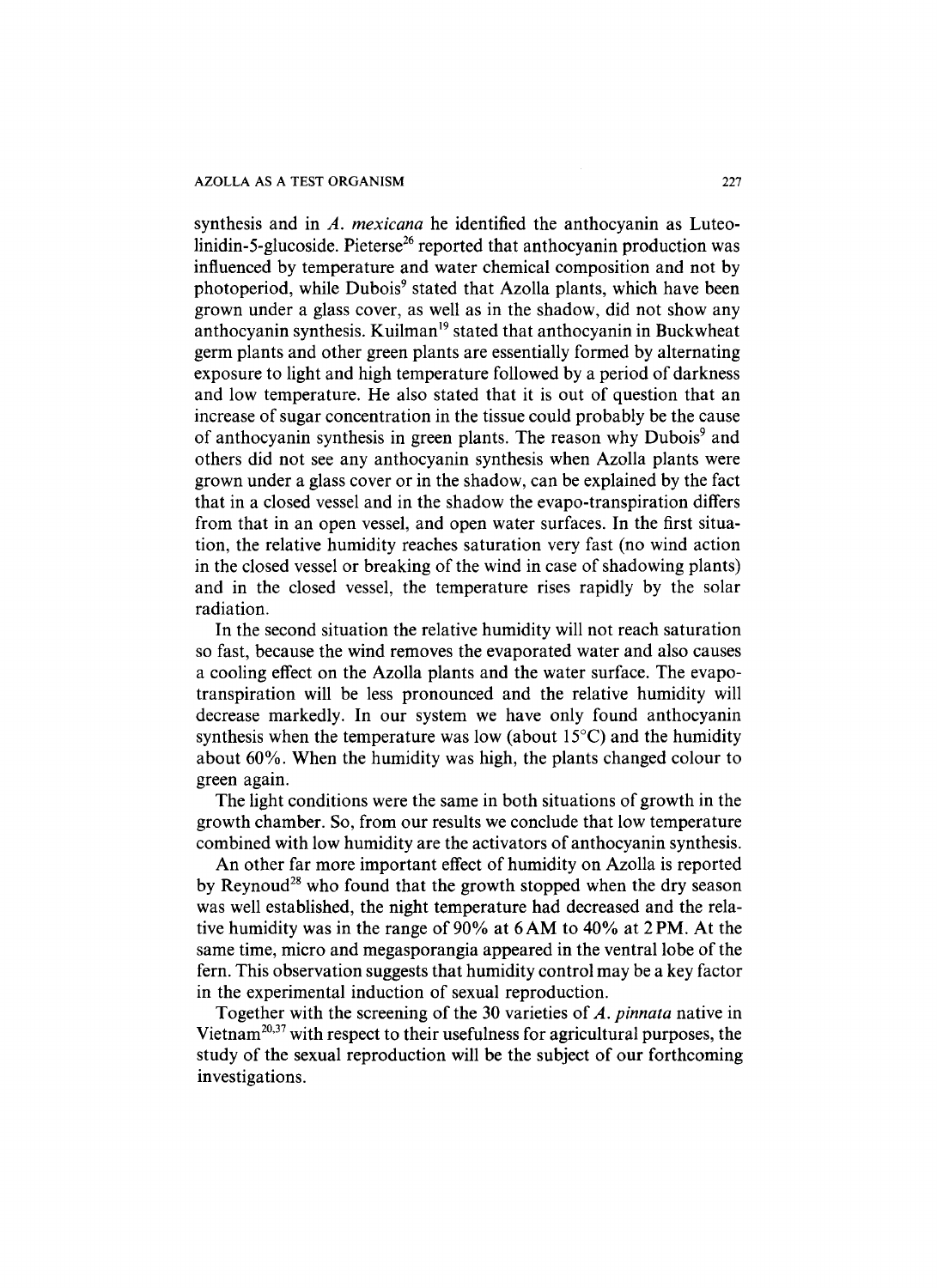

Fig. 4. Growth rate  $\mathbf{v} = \mathbf{v}$  and ethylene production  $\mathbf{e} = \mathbf{e}$  of *A. filiculoides* Lam. grown during five days (day/night temperature,  $25^{\circ}C/18^{\circ}C$ ) at several initial pHs. During the experiments the growth media (R-N) have been refreshed once after three days of growth. The growth values are mean values from five separate experiments of which the errors never exceeded 3% of the main values. The ethylene production was performed according to the method described in analytical methods. Upon terminating the growth rate experiments the Azolla plants have been incubated at their initial pHs and in 10% acetylene-air atmosphere, while illuminated during three hours with Grolux fluorescent light. At one hour interval samples were taken from measurement of ethylene production.

## **Conclusions**

**With the presented rather simple growth chamber we have made a first step toward controlled growth of** *Azollaspecies* **under well-defined conditions and in an economical way. For low-budget laboratories it is very easy to build, portable and easily adaptable to particular demands.** 

**When growing** *Azolla* **species under laboratory conditions the humid**ity conditions are of crucial importance. From this study it was shown that humidity affects several processes in the Azolla plants.

**Acknowledgements** Vu Van Vu was a recipient of a fellowship from the Netherlanos Government Fellowship programme. This research was supported with financial aid of the Netherlands University Foundation for International Cooperation (NUFFIC), project VH3.

The authors thank R Kraayenhof of the Department of Plant Physiology of the Vrije Universiteit, for his hospitality, critical reading and comments on the manuscript. J Rozema, J van der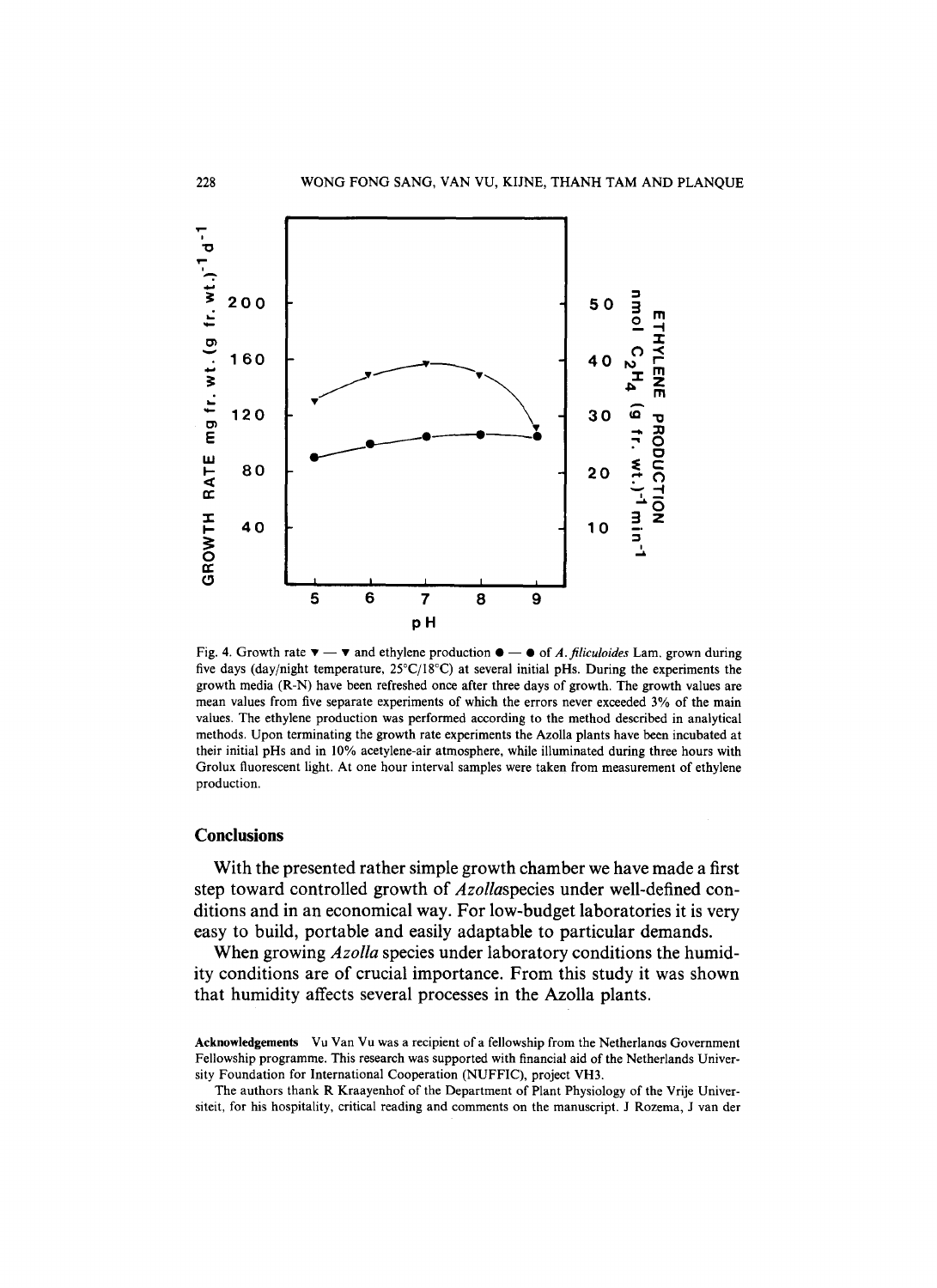Heide and L F Oltmann of the Biological Faculty of the Vrije Universiteit, are thanked for critical reading and advice during this study. N Langezaal, L Valkier, G Ehrenfeldt of the workshops of the Universiteit van Leiden and the Vrije Universiteit, are thanked for building, drawing and optimizing the growth chamber.

The Botanical Garden of the Rijks Universiteit van Leiden is thanked for the appliance of  $A$ . *filliculoides* plants.

#### **References**

- 1 Ashton P J and Walmsley R D 1976 The aquatic fern Azolla and its Anabaena symbiont. Endeavor. 35, 39-43.
- 2 Ashton p J 1974 The effect of some environmental factors on the growth of *Azollafilliculoides*  Lam. *In* The Orange River Progress Report. Ed. E.M.V. Zinderen Bakker Sr. Institute for Environmental Science, University of the OFS, Bloemfontein, South Africa. 123-138.
- 3 Becking J H 1979 Environmental requirements of Azolla for use in tropical rice production. *In* Nitrogen and Rice, IRRI, Los Banos, Laguna, Phillipines. pp 345-373.
- 4 Becking J H and Donze M 1981 Pigment distribution and nitrogen-fixation in *Anabaena azolla.* Plant and Soil 61,203-226.
- 5 Becking J H 1976 Contribution of plant-algal associations. *In* Proc. 1st Intern. Symposium of Nitrogen Fixation, Pullman, Washington, U.S., June 1974. vol. 2 pp 556-580. Eds. W E Newton and C J Nyman. Washington State Univ. Press, Pullman, U.S.A.
- 6 Bold H C, Alexopoulos C J and Delevoryas T (Eds.) 1980. Morphology of Plants and Fungi. fourth edition, Harper and Row, publishers, Inc. pp 412-417.
- 7 Burns R C and Hardy R W F 1975 Nitrogen-Fixation in Bacteria and higher plants. New York Springer Verlag.
- 8 Dilworth M 1966 Acetylene reduction by nitrogen-fixing preparations from Clostridium Biochem. Biophys. Acta 127, 285-294.
- 9 Dubois M F W 1967 *Azollafilliculoides* Lam. en *Azolla carloliniana* Willd. Fenologische en vergelijkend-morfologische waarnemingen. Typescr. Hugo de Vries Lab. Universiteit van Amsterdam.
- I0 Gillam A E D.Sc. (Liverpool) F.R.I.C. and Stern E E Ph.D. (London), A.R.C.S. 1955 *In* An Introduction to Electronic Absorption Spectroscopy in Organic Chemistry. The Anthocyanins. Edward Arnold Publishers LTD, London, pp 155-157.
- 11 Harborne J B and Marby T (Eds.) 1982 The Flavonoids, Advances in Research, Chapter III Anthocyanins. pp 135-183. Chapman and Hall publishers. London, New York.
- 12 Harborne J B 1977 Variation and functional significance of phenolic conjugation in plants. In Biochemistry of plant phenolics, vol. 12 Eds. T Swain, J B Harborne and C F van Sumere. p 457-474.
- 13 Hamdi Y A 1982 Application of nitrogen-fixing systems in soil improvement and management, FAO SOIL BULLETIN 49, 93-117.
- 14 Hardy R W F, Burns R C and Holsten R D 1973 Application of the acetylene-ethylene reduction assay for measurement of nitrogen fixation. Biochem. 5, 47-81.
- 15 Hoist R W 1977 Anthocyanins in Azolla. Am. Fern. J. 67, 99-100.
- 16 IRRI 1979 Azolla and its utilization for rice production. *In* Nitrogen and Rice. IRRI Los Banos, Laguna, Philippines pp 323-431.
- 17 Kraayenhof R, Schuurmans J J, Valkier L J, Veen J P C, van Marum D and Jasper C G G 1982 A thermoelectrically regulated multipurpose cuvette for simultaneous time-dependent measurements. Anal. Biochem. 127, 93-99.
- 18 Kirk J T D 1968 Studies on the dependence of chlorophull synthesis on protein synthesis in *Euglena gracillis,* together with a nomogram for determination of chlorophyl concentration. Planta (Berl.) 78.
- 19 Kuilman L W 1930. Physiologische Untersuchungen uber die Anthocyane. Ph.D. Thesis. University of Amsterdam.
- 20 Lumpkin T A and Plucknett D L Azolla as green manure: Use and management in crop production. Westview Tropical Agriculture Series, No. 5 1982. Westview Press, Inc.